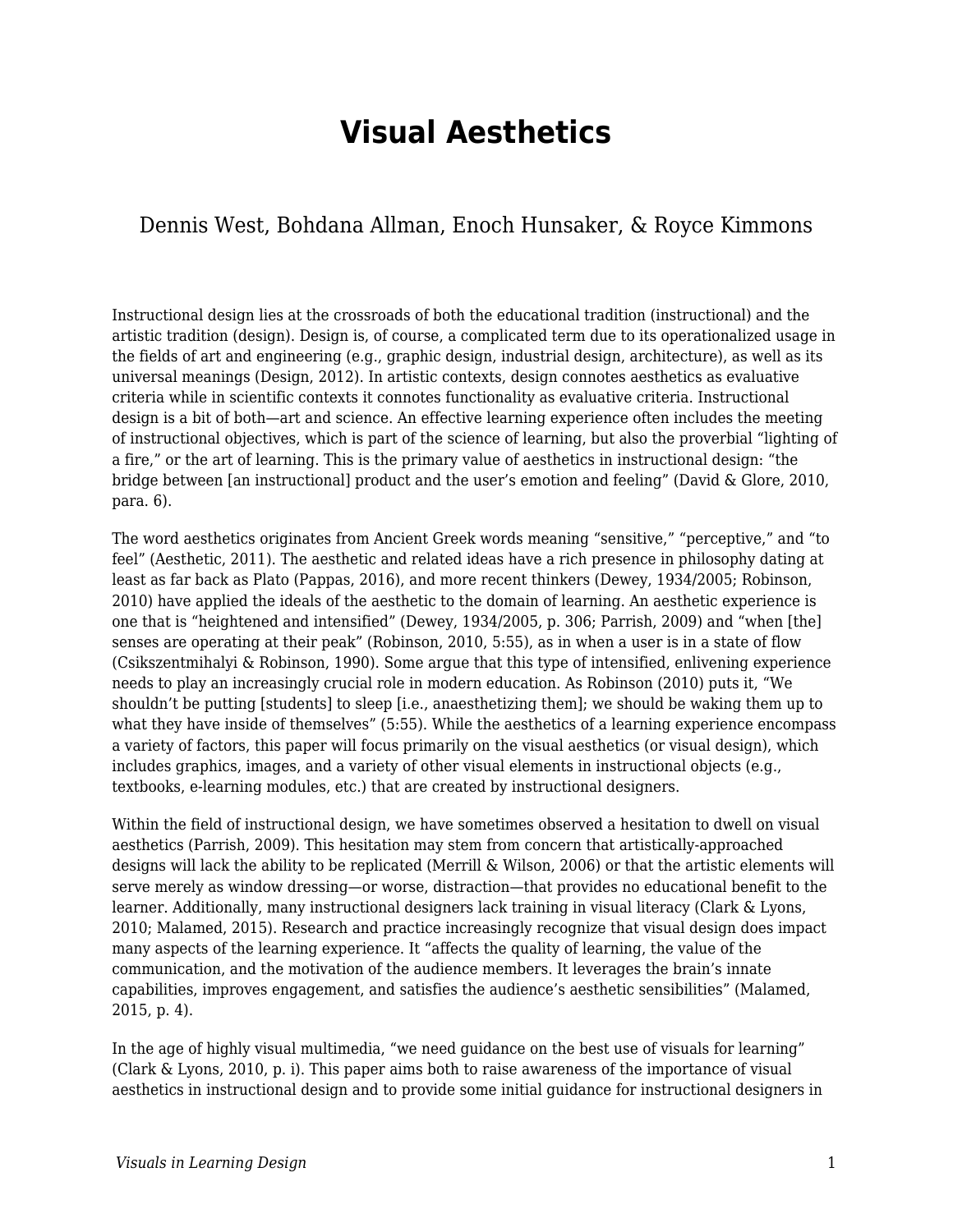the process of creating and/or evaluating the visual aesthetics of what they produce.

## **How Visual Aesthetics Impact Learning**

We as humans are deeply attuned to aesthetics. Our immediate perception of an object—in our case, a learning design—affects us on a visceral level, instantly making the object attractive or repellant to us (Norman, 2004). This emotional judgment, which occurs much faster than deliberate cognition, frames subsequent thoughts and has a strong impact on our future thinking and actions (Malamed, 2015; Norman, 2004). Ultimately, visual design influences and connects both emotional and cognitive aspects of the learning experience. Quality visual design piques interest, calls attention, and increases engagement and motivation while simultaneously improving communication, supporting cognitive processing of complex ideas, aiding retention, and fostering creativity. The following sections will discuss each of these ideas in more detail.

### **The Impact of Visual Aesthetics on Affective Aspects of Learning**

Research suggests that the visual aesthetics of an object significantly impact a person's emotional response, both initially and over time. Taking into account a learner's emotional state is becoming an increasingly important aspect of instructional design. Gagne posited that gaining the attention of the learner is the first event of instruction (Kruse, n.d.); and attention and interest, which are interconnected and mutually dependent, are among the first emotional responses influenced by visual design. As learners pay attention to instruction, their interest often develops or changes over time; and that interest, in turn, affects their attention. The level of attention and interest further influences the learner's engagement and motivation to learn and achieve long-term progress in their educational goals (Järvelä & Renninger, 2014). Thus, appealing visual design ultimately affects users' motivation to engage and persist in the learning process (David & Glore, 2010). Each of these emotional states—interest, attention, engagement, and motivation will be discussed in the following section.

Interest. Attention, the mental focus demonstrated by the learner, is directly influenced by both the learner's individual interests and the interestingness of the learning material (Park & Lim, 2007). Learners' individual interests are specific to each individual, and since they are relatively stable, it is often quite challenging to design instructional material or a learning environment that would attend to all learners' diverse interests. On the other hand, situational interest is generated as an outcome of interestingness, or overall appeal. It is an emotional state triggered by specific features, including the visual design of a product or task within a learning environment, and this situational interest directly affects learners' attention (Park & Lim, 2007). This triggered situational interest has great value as it may develop into a maintained situational interest and possibly into an emerging or developed individual interest. The level of interest affects motivation and engagement of the individual learner and leads to curiosity, self-regulated learning, and deeper processing of information (Järvelä & Renninger, 2014).

Attention. Graphics hold attention longer than text, and graphical information is extracted with greater ease than textual information (Malamed, 2015). Aesthetically appealing visual design can capture, hold, and focus the learner's attention and their interest in the content (Haag & Snetsigner, 1993). When learners encounter an instructional product, the visual aesthetics of that product immediately issue an "intuitive invitation" (Haag & Snetsigner, 1993, p. 95)—either positive or negative—into the environment created by that product. This intuitive invitation exists because of the aesthetic impact on both the learner's interest and the learner's immediate judgment about the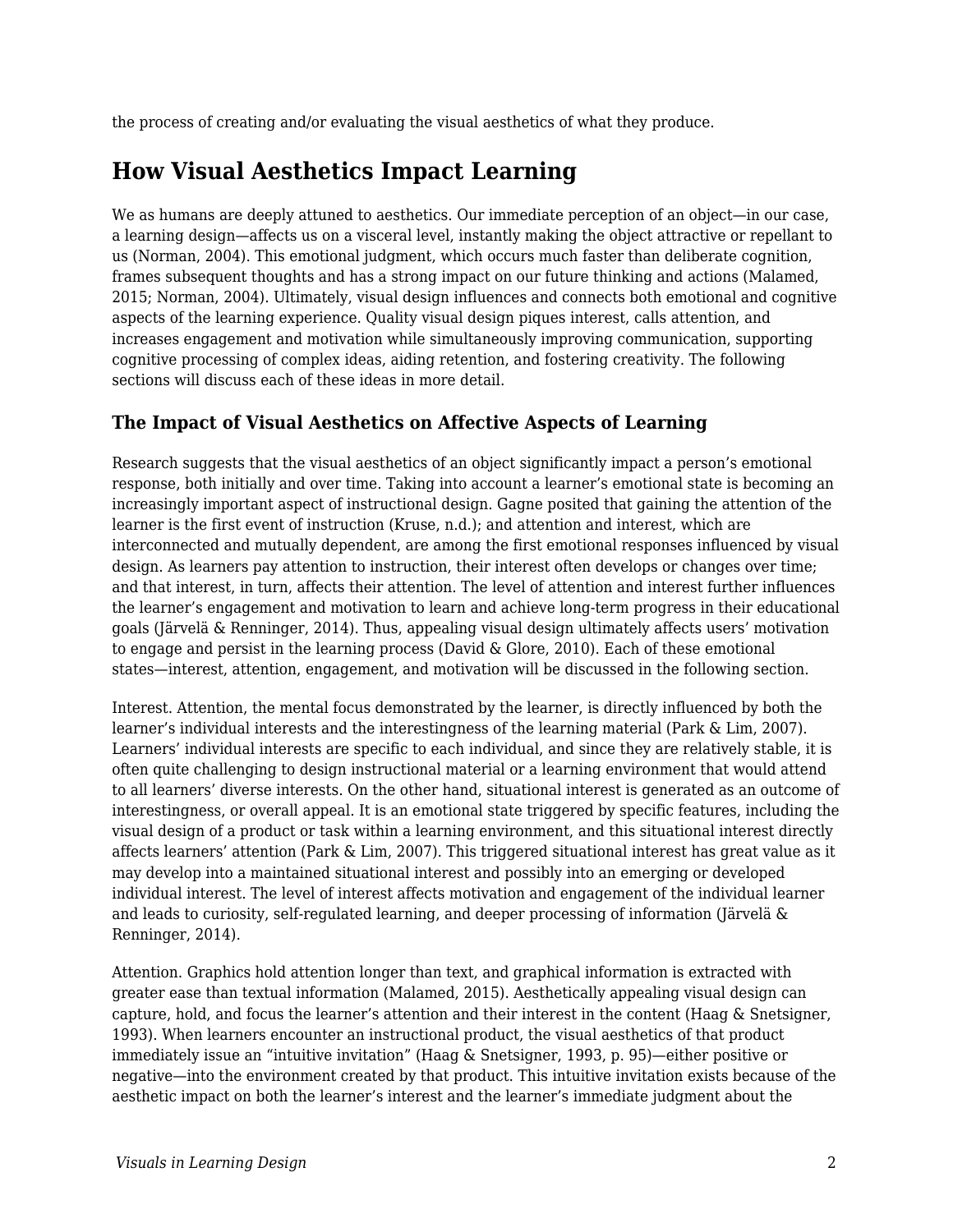credibility of the product's content and the usability of its interface (David & Glore, 2010). These immediate judgments and their lasting effects can impact learners' attention, interest, motivation, engagement with the material, and performance on learning assessments (Haag & Snetsigner, 1993). Regardless of the medium, images of people and faces, bright colors, striking shapes, and motion draw learners' visual attention better than text without images (Malamed, 2015), and visuals should serve representational or explanatory functions in instructional materials to increase interest and attention and to intentionally promote learning (Clark & Lyons, 2011).

Engagement and motivation. Malamed (2015) explained that positive emotions experienced through visually pleasing instructional design or its elements can foster intrinsic motivation, which refers to the desire to learn without an external reward. Park and Lim (2007) found that both cognitive interest illustrations (i.e., graphics that promoted structural understanding of an explanation) and emotional interest illustrations (i.e., graphics that were interesting but irrelevant to the text structure) had a positive impact on promoting learners' motivation toward the instructional material, especially in terms of relevance. Well-designed graphic elements can affect users' motivation to "engage and persist" in the learning experience (David & Glore, 2010). Additionally, aesthetically pleasing objects, including instructional materials, are perceived as more user-friendly than are displeasing objects, and this perception, in turn, affects learner's engagement and motivation (Malamed, 2015).

Emotions influence human attention, motivation, engagement, and ultimately the outcome of the learning experience (Pekrun, 2006). Thus, taking into consideration a learner's emotional state is essential in the process of instructional design. A positive user experience creates a positive emotional state that influences the entire learning process and persists even after the learning event is completed. Activating positive emotions through an intentionally aesthetically-pleasing design contributes to a positive learning experience by influencing attitudes and motivation, increasing students' interest, and strengthening their attention and level of engagement with materials (Malamed, 2015).

### **The Impact of Visual Aesthetics on Cognitive Aspects of Learning**

In addition to the extensive impact on emotion, visual aesthetics exert a strong influence on cognitive aspects of learning as well (Um, Plass, Hayward, & Homer, 2012). Visual elements do more than make an object look nice; they are an integral component of its ability to communicate the message (i.e., instructional content) to the user (i.e., learner). Simple, relevant, and effective visual design reduces extraneous cognitive processing and provides an additional mental channel for the most important information (i.e., the content) to be processed and retained.

Improving communication. Visuals aid in communication of information in several ways. Visuals facilitate semiotic communication, which is conveying information through symbols, signs, and elements. Visual communication occurs on a much deeper level than common language, cultivates interest, impacts emotions, and brings cultural concepts to mind (Amare & Manning, 2012). Visuals also emphasize details, demonstrate relationships, and improve understanding. Graphics, such as simple icons, elaborate illustration, and complex data visualization, support and facilitate thinking, problem solving, and learning by providing rich and textured language for expressing ideas. (Malamed, 2015). Diagrams or charts quickly communicate relationships, which may be more difficult to convey through text alone. Visuals in general "help learners understand complex text or narration because they convey information about spatial structure," which provides additional meaning (Malamed, 2015, p. 6). This structural organization of an image provides a certain level of scaffolding,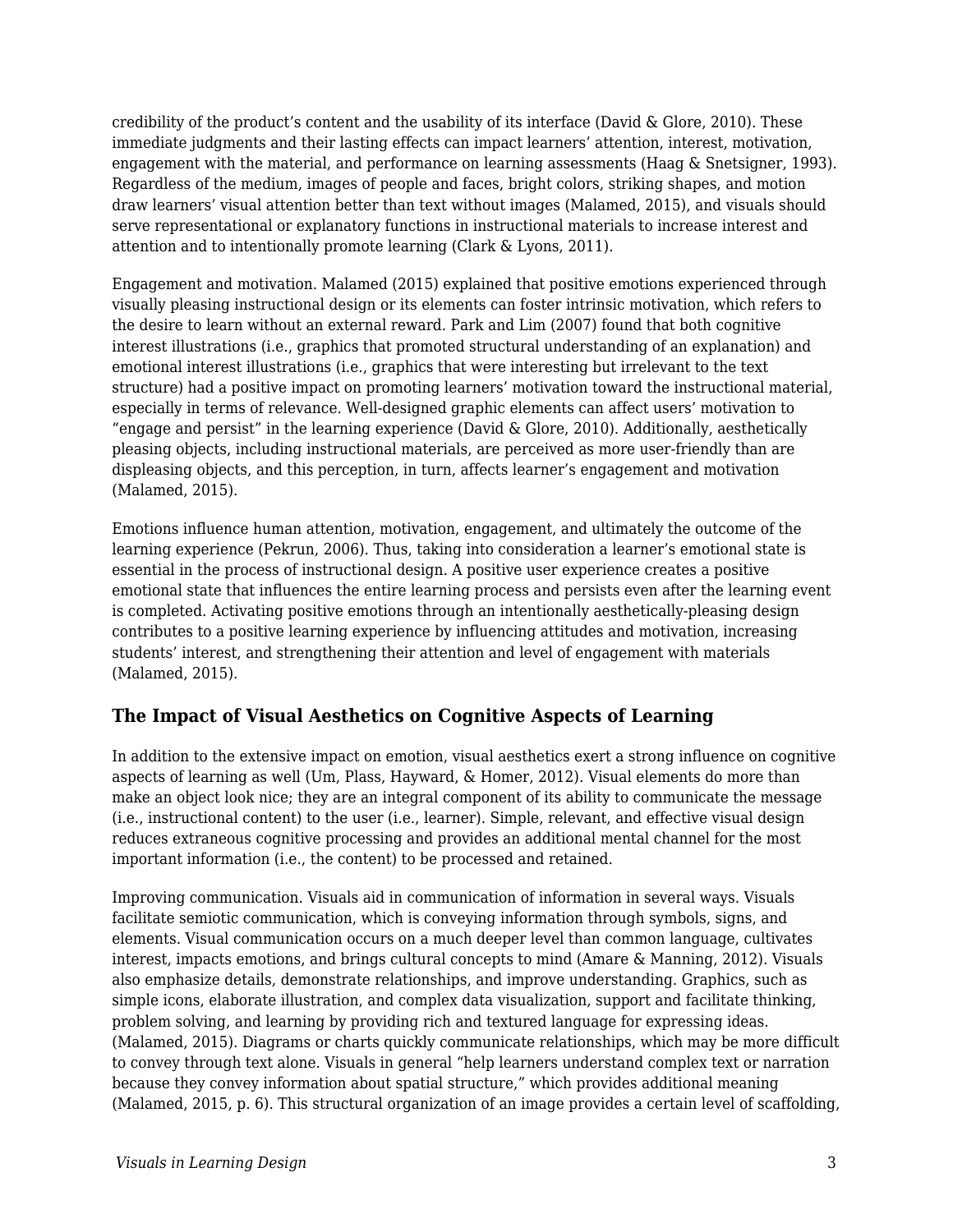which aids in construction of new mental models and facilitates processing and comprehension of the text (Eitel, Scheiter, Schuler, Nystrom, & Holmqvist, 2013).

Supporting cognitive processing. Visual perception is faster than thinking. Our brains devote more resources to processing visual information in comparison to auditory or other senses. If a graphic is clear and easy to understand, visual information can be decoded and processed rapidly (Malamed, 2015). Additionally, the brain processes verbal and visual information differently. When both of these channels—verbal and visual—are activated in a common task, giving the mind "two opportunities to build meaning," instructional products are most effective (Clark & Mayer, 2012, p. 314). For instance, Levie and Lentz (1982) reported in their synthesis of 46 studies that students who read illustrated text learned approximately one-third more about the specific points that were illustrated than students reading text alone.

Not all images are equally effective in supporting learning and creating a deeper understanding, however. The implementation of graphics ranges from simple diagrams that support textual content to rich visual illustrations that may increase motivation but may fail to promote learner comprehension. Clark and Mayer (2012) noted that images are usually most effective when they either eliminate extraneous elements or highlight the most relevant ones, but there is no simple formula that can be used to design or select visuals that improve learning and performance in all situations. Clark and Lyons (2010) further suggest that the learning value of a visual depends on three factors: (1) features of the visual itself, (2) the goal of instruction, and (3) the learners' differences, which go beyond the visual elements discussed in this paper. They introduce a comprehensive framework where features of graphics include the surface features (salient characteristics of the piece), communication function (decorative, representational, interpretive, etc.), and psychological function (support attention, minimize cognitive load, build mental models, etc.). The goal of instruction factor refers to the idea that different types of visuals are needed to effectively support learning of different content type (facts, concepts, processes, procedures, and principles). The learners' differences factor suggests that it is learners' prior knowledge of content, rather than their learning style, that most affect the value of graphics. For example, novice learners benefit much more from added graphics than do more knowledgeable learners because they have already formed internal visual imagery related to the content (Clark & Mayer, 2012). Clark and Lyons (2010) explain that it is important for instructional designers to understand these guidelines as the effective use of visuals varies depending on the unique mix of learners, specific learning goals, and content to be learned.

Retention of information and memory. Effective visual design supports not only initial cognition but also retention of the material. Images capture and hold attention longer than text, and concrete things are typically remembered better than abstractions (Malamed, 2015). Retention is best aided when the information has a "high correspondence to the verbal message" (Levie & Lentz, 1982), increasing the likelihood that visual information will be stored directly in the long-term memory of the learner (Haag & Snetsigner, 1993). For this reason, an effective use of visuals aids retention while an ineffective use of visuals can actually distract the learner from the intended learning outcomes (Clark & Mayer, 2012; Haag & Snetsigner, 1993). Additionally, some types of graphics, such as graphs, diagrams, and infographics, facilitate the process of making inferences and serve as an external memory aid through an intentional and meaningful organization of information (Malamed, 2015).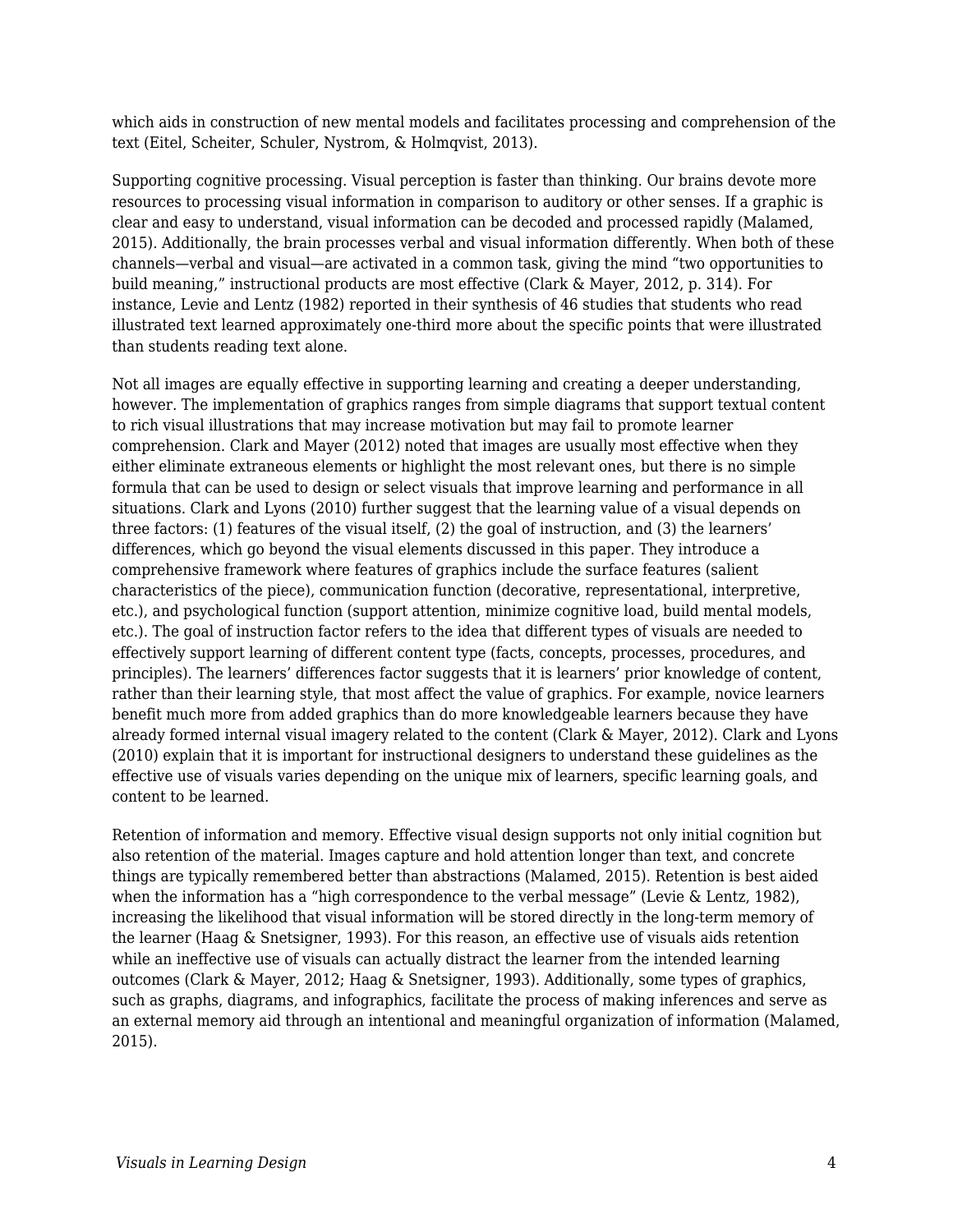### **The Impact of Visual Aesthetics on Creativity**

Visual aesthetics have a somewhat indirect, yet profound impact on creativity through stimulating positively valenced emotions, or positive affective response (Isen, 2002). In a way, creative thinking is the nexus where affective and cognitive aspects of learning meet to produce something truly wonderful: the ability to use both understanding and feeling to solve existing problems and expound, extend, question, and in turn create something unique and new. As mentioned earlier, emotions regulate how we solve problems and perform tasks. Negative emotions, such as anxiety, fear, and even anticipation, focus the mind and narrow concentration, leaving people less susceptible to interruption or distraction (Norman, 2002). Having the proper amount of negative emotions (e.g., facilitating anxiety) may help a learner focus and do their best; but when the negative affect is too strong, as in a case of debilitating anxiety, performance is inhibited (Isen & Reeve, 2005; Moyer, 2008). Positive emotions, such as enjoyment, interest, and inspiration, broaden the thought processes and enhance creative thinking. This state of mind is conducive to learning, problem solving, and innovation because positive emotions enable more flexible and adaptive thinking, which aids in accomplishing difficult tasks (Isen & Reeve, 2005; Norman, 2002). In fact, many studies indicate that "positive affect promotes flexible, adaptive thinking that is creative and at the same time effortful, effective, thorough, and responsive to the details of the problem and the context" (Isen, 2002, p. 57). Pekrun et al. (2006) also proposed that the pleasure students feel when learning, which may be in part induced by an enjoyable aesthetic encounter, correlates positively with their experience of flow, or a complete immersion into an activity. As suggested by Csikszentmihalyi, this state of flow brings about creative thinking and innovation (1996).

In sum, visual aspects impact emotion, cognition, and creativity. These influences are circular and recursive. Emotions impact cognition and cognition impacts emotion; both influence creativity, and creativity, in turn, fosters deeper thinking and increased positive affect. Visual design is admittedly only a part of this process, but research suggests that its impact on learning is indeed significant.

# **Improving Instructional Design through Visual Aesthetics**

While an instructional designer needs to attend to all aspects of the design, Gibbons (2014) reminded us that "everything depends on what the designer chooses to see as being important" (p. xx). The implication is that a designer may be inclined to focus or specialize on particular elements of the design, such as the content, the media, or the strategy. Often, however, the instructional designer does not have the luxury of outsourcing the visual-aesthetic aspects of the design. This can be problematic if the designer feels "that visual literacy belongs to the domain of a talented few" (Clark & Lyons, 2010, p. xiii) and does not feel qualified. For this reason, we are providing this section as a brief guide to instructional designers to aid in their efforts to create and evaluate the aesthetic quality of visual elements in their designs.

In instructional design, visual aesthetics refers to "the integration of individual visual elements that combine" to "promote communication between the student and the program in order to cultivate learning" (Haag & Snetsigner, 1993, pp. 92-94). There are six foundational elements of graphic design that every instructional designer can use to guide the visual design of their object: (1) fonts, (2) colors, (3) organization, (4) iconography and semiotics, (5) theme, and (6) appeal. These elements do not represent a comprehensive list but are intended as a starting point for further investigation in evaluating and improving the visual aesthetics of instructional designs.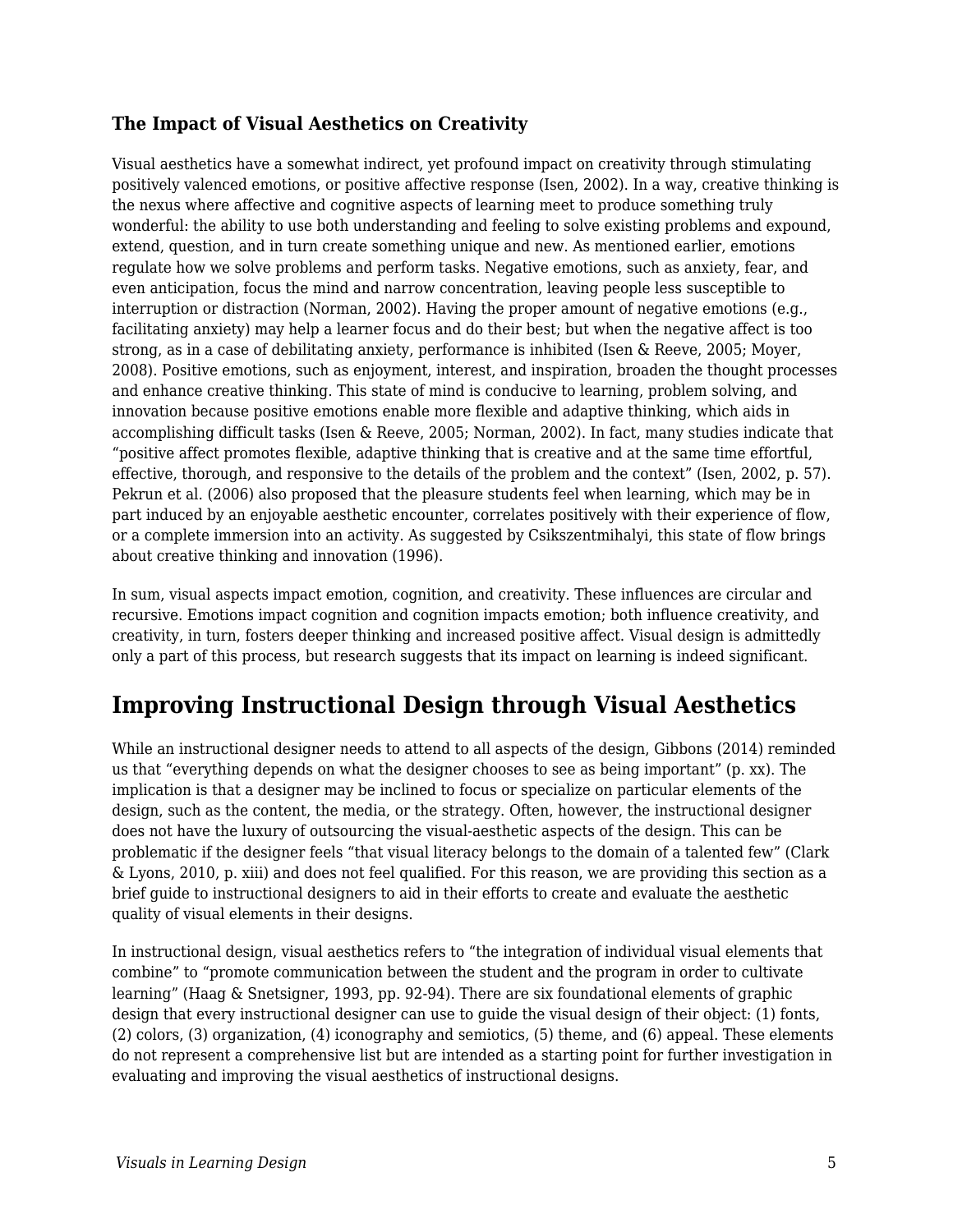#### **Fonts**

The font, or typeface, chosen for the text deserves careful consideration since it can affect readability (Poole, 2012; Malamed, 2015) and impact emotions (Koch, 2012). Fonts can also contribute to or reduce visual clutter by controlling how many typefaces and styles of fonts are used in a single design. Typically, two complementing typefaces are a good standard to work from—a headline font that may be more decorative and a text font that is more readable (Kliever, n.d.). When choosing fonts, the most basic feature to consider is whether the font is serif or sans-serif (see Figure 1). Which type of font is more readable depends on the type size, quantity of text, and the audience. Young readers may find the letterforms in sans-serif fonts to be more identifiable, and sans-serif fonts can be more legible at small sizes. Serif fonts have a more classic and familiar feel and may be more comfortable to read when used for long text entries (Poole, 2012).

#### Figure 1

A serif is the bracket terminating a stroke of a character in a serif font as circled. A sans-serif font is without that feature.





- Left-justify text, make it large enough to read, keep size and style uniform; centered text is rarely appropriate outside of headings
- Select a theme-appropriate font (comic sans for learning about medical treatments is probably a bad idea)
- The more prevalent a font is in your materials, the less-complex it should be; a swirly font might be used for a logo, and a somewhat wavy font might be used for headings, but a simple font should be used for the main content; just because a font exists does not mean it should be used
- Use variation sparingly (e.g., bold, italics), and only when it adds to the meaning of the content; your purpose for variation should be clear (e.g., a callout box for a key concept); 90-9-1 rule? 90% of your text should be simple, 9% can be somewhat fancy, and 1% can be extra fancy
- Never use different fonts for the same type of content; two fonts is okay if one is used for headings and the other for body text; three or more fonts is almost never advisable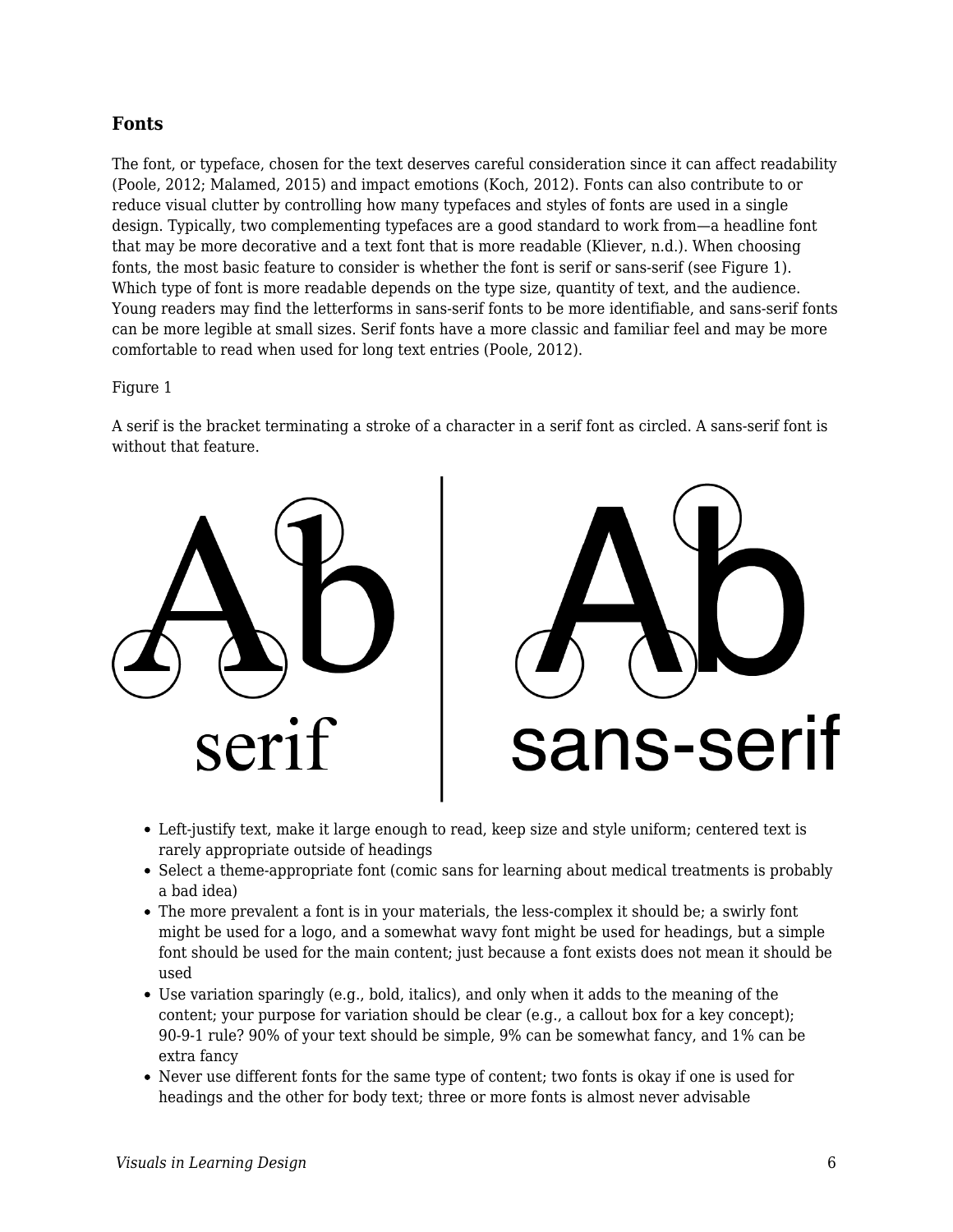### **Colors**

The message and emotion can be influenced by the choice of color (Malamed, 2015). As well as impacting emotion, colors also have cultural significance of which designers should be cognizant when creating designs with an international audience (Madden, Hewett, & Roth, 2000). A defined color palette can enhance the visual language as well. For usability purposes, a color can become associated with a certain task or type of content which will aid the learner in navigating as well as in interpreting the meaning of figures and drawings. Furthermore, research shows that the use of certain colors and applying emotional design principles to learning materials can induce and maintain positive emotions while viewing instructional materials, which in turn facilitates learning (Um, Plass, Hayward, & Homer, 2012).

- Select a color scheme, monochromatic, etc.; you should generally pick one color as your primary color, coupled with a white, cream, or light gray for backgrounds, and then only use one to three additional colors as accents
- Choose a palette, use existing tools like <http://color.adobe.com>to find community-generated palletes or to generate a pallete directly from a pleasing or related image
- If gradients in material elements are to be used, they should be subtle, avoiding stark shifts
- High-contrast colors are helpful for drawing attention, improving accessibility, and reducing color

### **Organization**

Every element on a screen or page in an instructional object requires the attention of the learner in order to process. Any unimportant or distracting elements must be diminished or removed so that distraction or confusion may be eliminated. Consistent placement of related elements from page-topage aid in orienting the learner on where to find content (Müller-Brockman, 1996). A typical method of accomplishing this in graphic design is to develop a grid system, as shown in Figure 2, that will be followed throughout the publication. The established grid will standardize the placement of text and images into patterns that will become predictable to the learner and will reduce the cognitive load required to orient themselves each time a new page is encountered, thus greatly improving usability. In addition to a predictable layout, any embellishment on a shape or graphic element, such as an outline or drop shadow potentially adds to the visual clutter of the page. If such elements aren't justified by the needs of the visual presentation it is important to recognize that they may distract from the message.

#### Figure 2

A grid system defines the alignment of margins and columns, and it standardizes placements of text blocks and images in a layout. Page A represents a blank page with grid guides that will be invisible in the end product. Pages B and C show two layouts using the same grid system that establishes a pattern for predictable placement of text and images while providing the designer flexibility in their arrangement.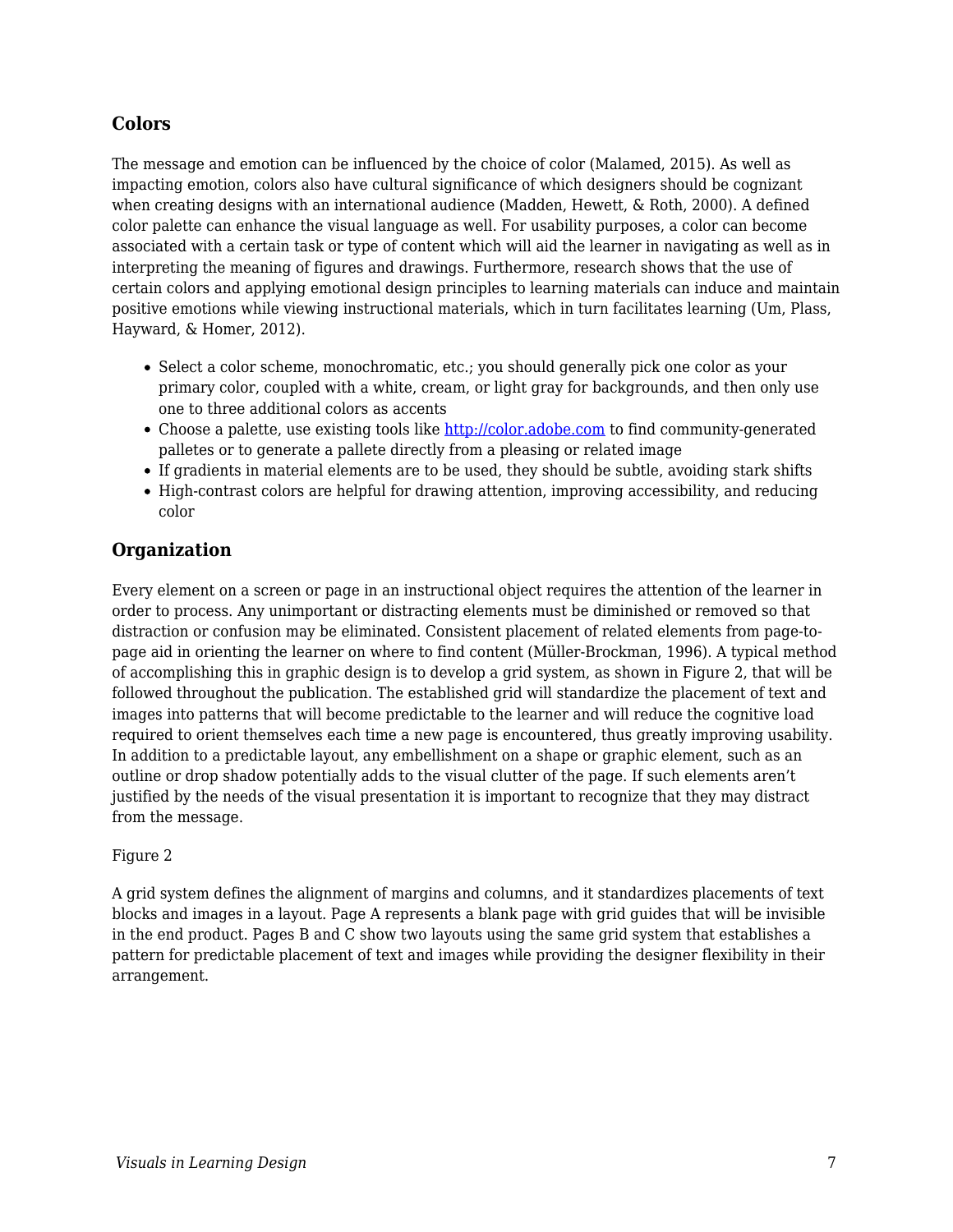

These organizational aspects of aesthetics reduce the negative emotions a learner may feel when they are presented with materials that are difficult to visually navigate in order to find needed information (Clark & Lyons, 2010; Malamed, 2015). In order for cognition to be focused on the content and metacognitive processes required for assimilation, visual design should focus on minimizing the cognitive load required to navigate and interact with the medium (Kirsh, 2005). Thus, "usability, simplicity, and clarity" (Kirsh, 2005, p. 148) emerge as guiding principles of effective visual design.

- Use a grid
- Organize your content according to your culture's reading direction (left-to-right, top-tobottom)
- Use borders, lines, and horizontal rules carefully and only to intentionally disrupt your viewer's flow
- Avoid mixing 2d and 3d elements, and recognize that layered or stacked content conveys a sense of importance (we focus on what is on "top"); shadows convey a sense of depth that can be helpful or confusing

#### **Icons**

When using icons and symbols, it is important to make sure that they are easily understood. If the audience isn't well versed in the visual language, there must be a legend provided to orient the learners. Visual design concerns the semiotic communication that occurs with symbols, signs, and elements. It cultivates interest, impacts emotions and brings cultural concepts to mind. When choosing graphics to embellish or enhance an instructional design, a knowledge of the audience and cultural implications of certain graphics or symbols is important. Unintended messages might be conveyed which could distract from the purpose of the design (Amare & Manning, 2012).

- Use them to draw attention to commonly used or important elements; supplement with brief text descriptors (preferably action words) when they are used as buttons
- Make icons minimalist and intuitive (Fig. for minimalist vs. non-minimalist icon); as a rule, the larger the icon the more detail you can include (compare Mac OS X icons to Google Docs interface icons)
- Make icons universal in your product (don't use multiple "user" icons), monochromatic, and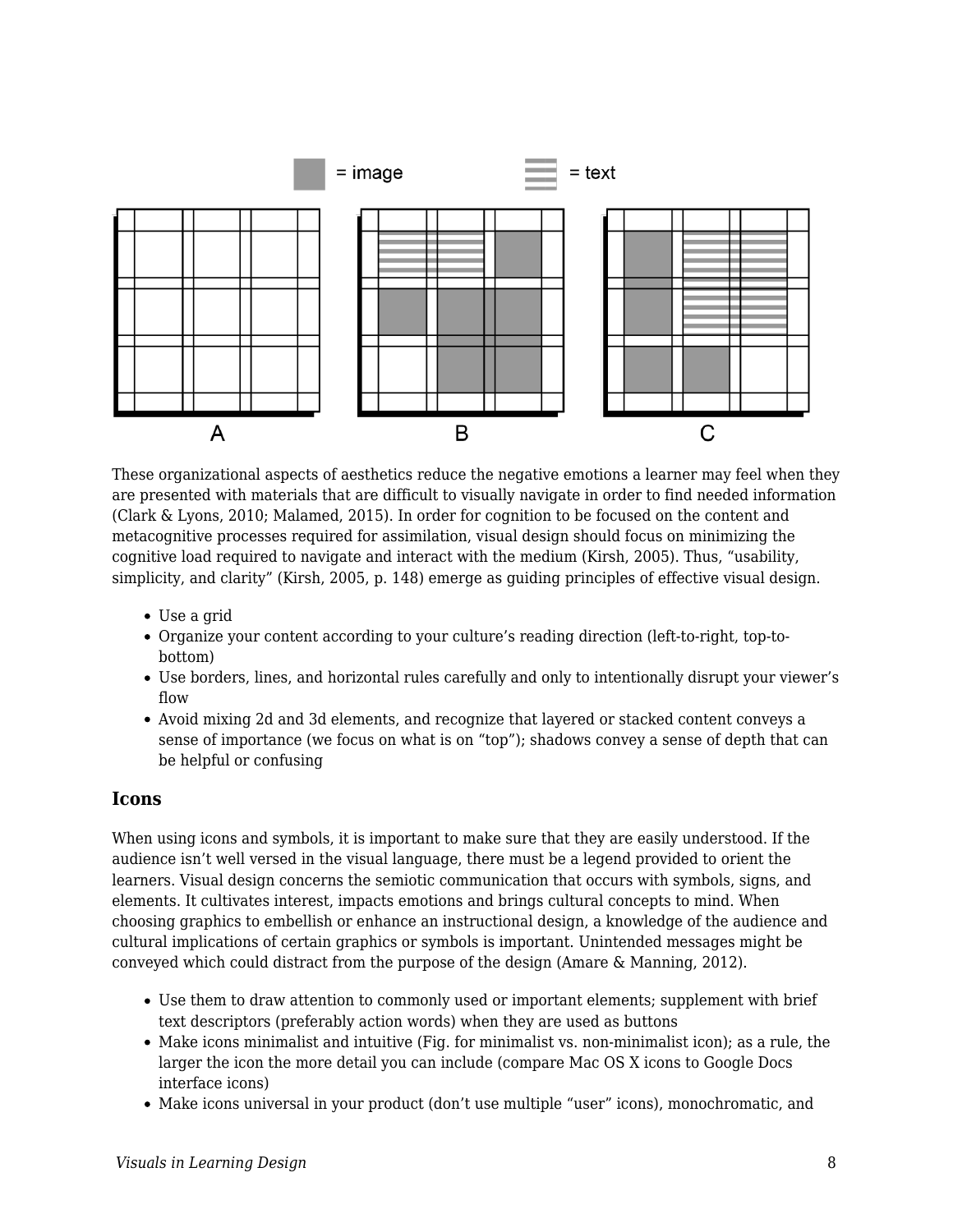scalable with transparent backgrounds (to allow for reuse and application in various settings) (.svg, .ai for scalability; .png for transparency)

### **Theme**

A theme coordinates organization and all graphical elements into a unified whole. It influences a selection of fonts, colors, and images used in the overall design (Malamed, 2015). A well-elected theme can cement the message of an instructional object. The theme can transport the learner into the world of the subject matter. For example, cursive headline fonts, earth tones, and parchment paper patterns would be appropriate for a course teaching the plays of Shakespeare, whereas sansserif fonts, saturated primary colors, and images of planets may be appropriate for teaching about space exploration. A theme may add intuitive reinforcements to the message of the learning object and adds to the overall aesthetic experience of the design (Malamed, 2015).

- Know your audience (the A in ADDIE)
- Connect your colors, layout/organization, fonts, etc. to tell a common story (e.g., Comic Sans should not be used for a technical subject)

### **Appeal**

Ultimately, one of the most useful questions instructional designers can ask of their work is if it is appealing to them or not. An individual who is not trained as a graphic artist might discount their ability to judge the aesthetic quality of their work, but they still have the ability to decide the assortment of clothes they wear from day to day. In reality, many creative individuals simply strive to make things that they personally like. In the process of doing so, they serendipitously generate materials that appeal to others' sensibilities as well.

- Aesthetic responses are intuitive, aesthetic design is not
- Take a break, similar to olfactory overload, and come back later
- Put your design in front of people, watch how they use it, and listen carefully to their initial reactions (if you have to argue for the merits of the design to them or explain how they should use it or feel while they are using it, then it is a bad design)
- Attention should be drawn to your theme, not the design itself; elements that are distracting or self-focused should be avoided

# **Conclusion**

Considering the ultimate aim of any instructional object to be the optimum learning for the student, the aesthetic appeal of that object must be purposefully considered by the instructional designer. Otherwise, their inattention to the visual aspects of their work may result in a product that distracts the student from the message being communicated and fail to motivate them to further learn. Visual aesthetics may present a beneficial service to the learner if they are tailored to provide a positive emotional experience. This positive emotional experience will then aid in increasing interest, motivation, cognition, and creativity. Although many instructional designers may not view themselves as graphic artists, attention to common details such as fonts, colors, icons, theme, and appeal will go far in providing an aesthetically appealing learning experience. This article was intended to raise awareness of the importance of visual aesthetics in instructional design, to pique interest in the topic, and give initial guidance. The authors encourage instructional designers to seek and develop their skills of the best use of visuals for learning. We strongly recommend great resources, such as Design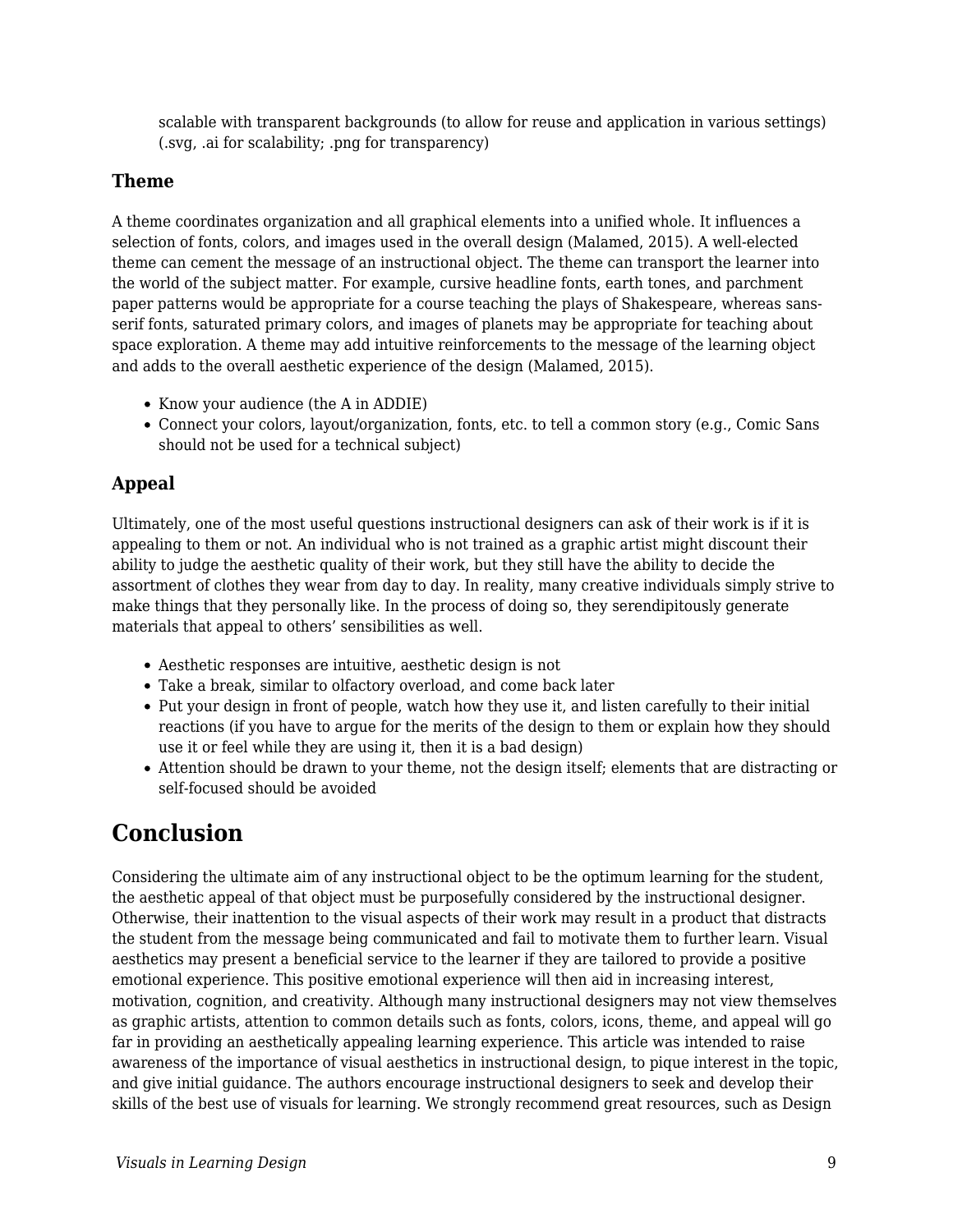Aesthetics for the Web on Lynda.com, Graphics for Learning by Ruth Clark and Chopeta Lyons (2010), and Visual Design Solutions by Connie Malamed (2015).

### **References**

- Aesthetic. (2011). In Oxford English Dictionary Online. Retrieved December 12, 2016, from [https://edtechbooks.org/-Cus](http://www.oed.com.erl.lib.byu.edu/view/Entry/3237?redirectedFrom=aesthetic#eid)
- Amare, N., & Manning, A. (2012). Unified Theory of Information Design: Visuals, Text and Ethics. Amityville, NY: Baywood Publishing Company. Retrieved from <http://www.ebrary.com.erl.lib.byu.edu>
- Clark, R. C., & Lyons, C. (2010). Graphics for learning: Proven guidelines for planning, designing, and evaluating visuals in training materials (2nd ed.). San Francisco, CA: Pfeiffer. Retrieved from <http://www.ebrary.com.erl.lib.byu.edu>
- Clark, R., & Mayer, R. (2012). Using rich media wisely. In R. A. Reiser & J. V. Dempsey (Eds.), Trends and issues in instructional design and technology (3rd ed.). Boston, MA: Pearson.
- Csikszentmihalyi, M. (1996). Creativity: Flow and the psychology of discovery and invention. New York: Harper/Collins.
- Csikszentmihalyi, M., & Robinson, R. E. (1990). The art of seeing: An interpretation of the aesthetic encounter. Getty Publications.
- David, A. & Glore, P. (2010). The impact of design and aesthetics on usability, credibility, and learning in an online environment. Online Journal of Distance Learning Administration 13(4). Retrieved from [https://edtechbooks.org/-TTAK](http://www.westga.edu/~distance/ojdla/winter134/david_glore134.html)
- Design. (2012). In Oxford English Dictionary Online. Retrieved December 12, 2016, from [https://edtechbooks.org/-fnX](http://www.oed.com.erl.lib.byu.edu/view/Entry/50840?rskey=6ljDD9&result=1&isAdvanced=false#eid)
- Dewey, J. (1934/2005). Art as experience. New York, NY: Penguin. Retrieved from [https://edtechbooks.org/-mpYP](https://books.google.com/books?id=aAbqAGo5MwwC&pg=PP3&source=gbs_selected_pages&cad=3#v=onepage&q&f=false)
- Eitel, A., Scheiter, K., Schuler, A., Nystrom, M., & Holmqvist, K. (2013). How a picture facilitates the process of learning from text: Evidence for scaffolding. Learning and Instruction, 28, 48–63.
- Haag, B. B., & Snetsigner, W. (1993). Aesthetics and screen design: An integration of principles. Readings from the Annual Conference of International Visual Literacy Association (pp. 92-97). Retrieved from [https://edtechbooks.org/-qYVj](http://files.eric.ed.gov/fulltext/ED370558.pdf)
- Gibbons, A. S. (2014). Design within the representation layer. In An architectural approach to instructional design (pp. 255-278). New York, NY: Routledge.
- Isen, A. M. (2002). Missing in action in the AIM: Positive affect's facilitation of cognitive flexibility, innovation, and problem solving. Psychological Inquiry, 13(1), 57–65.
- Isen, A. M., & Reeve, J. (2005). The influence of positive affect on intrinsic and extrinsic motivation: Facilitating enjoyment of play, responsible work behavior, and self-control. Motivation and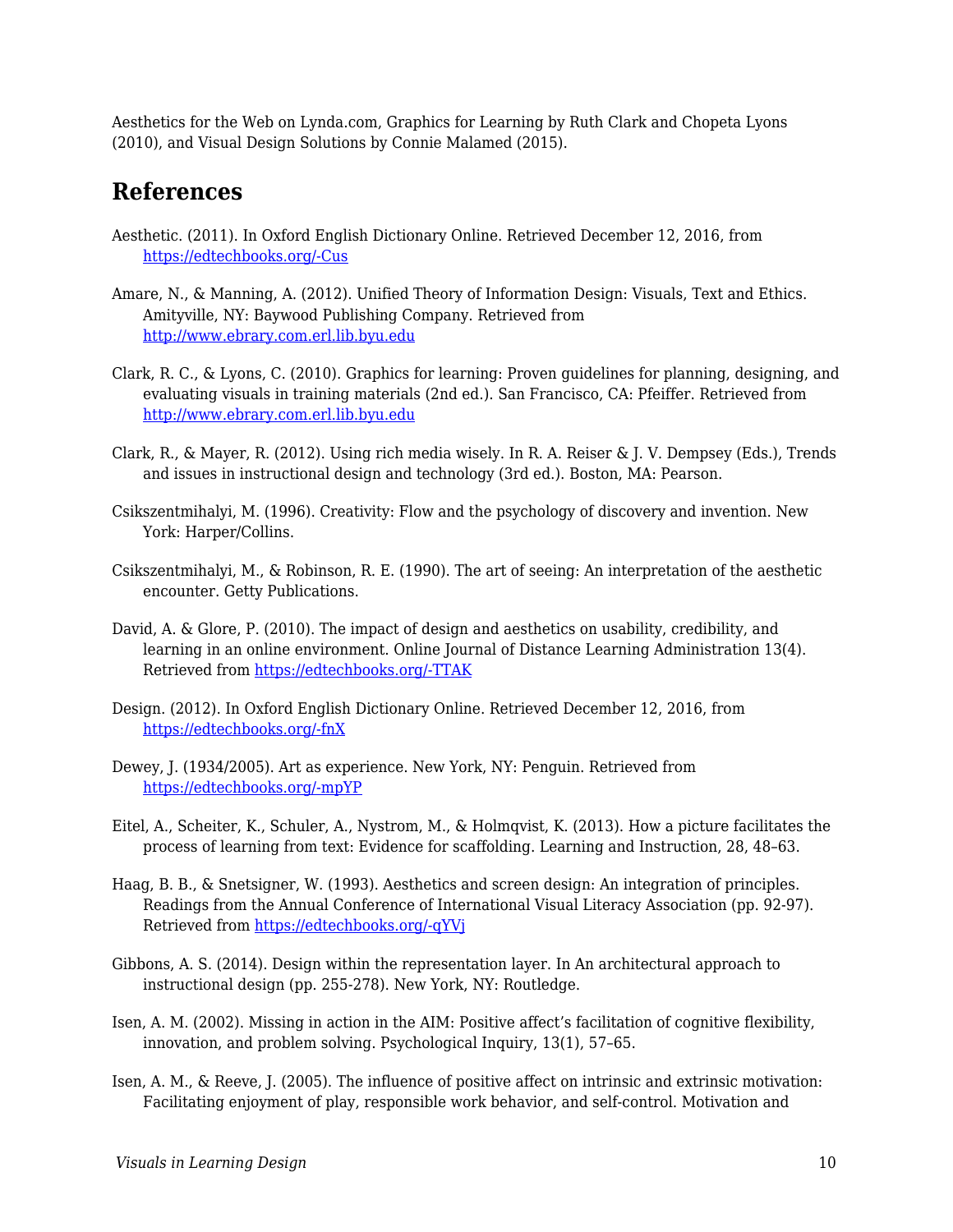Emotion, 29(4), 297-325. doi: 10.1007/s11031-006-9019-8

- Järvelä, S., & Renninger, A. (2014). Designing for learning: Interest, motivation, and engagement. In K. Sawyer (Ed.), The Cambridge Handbook of the Learning Sciences (2nd ed.) (pp. 668-685). New York, NY: Cambridge University Press.
- Kirsh, D. (2005). Metacognition, distributed cognition, and visual design. In P. Gärdenfors & P. Johansson (Eds.), Cognition, education, and communication technology (pp. 147- 179). New York, NY: Routledge. Retrieved from [https://edtechbooks.org/-Ecy](https://books.google.com/books?id=Za2PAgAAQBAJ&printsec=frontcover&source=gbs_ge_summary_r&cad=0#v=onepage&q&f=false)
- Kliever, J. (n.d.). How designers choose which fonts to use. Canva. Retrieved December 12, 2014 from [https://edtechbooks.org/-PJBd](https://designschool.canva.com/font-design/)
- Koch, B. E. (2012). Emotion in typographic design: An empirical examination. Visible Language, 46(3), 206-227.
- Kruse, K. (n.d.). Gagne's nine events of instruction: An introduction. Retrieved from [https://edtechbooks.org/-FoX](http://www.transformativedesigns.com/gagnes.html).
- Levie, W. H., & Lentz, R. (1982). Effects of text illustrations: A review of research. Educational Communication and Technology 30(4), 195-232.
- Madden, T. J., Hewett, K., & Roth, M. S. (2000). Managing images in different cultures: A crossnational study of color meanings and preferences. Journal of International Marketing, 8(4), 90-107.
- Malamed, C. (2015). Visual design solutions: Principles and creative inspiration for learning professionals. Hoboken, NJ, USA: John Wiley & Sons. doi: 10.1002/9781119153801
- Merrill, D., & Wilson, B. (2006). The future of instructional design (point/counterpoint). In Robert A. Reiser & John V. Dempsey (Eds.), Trends and issues in instructional design and technology (335-351). Upper Saddle River, NJ: Pearson/Merrill Prentice Hall.
- Moyer, K. H. (2008). Debilitating and facilitating anxiety effects on identification. Journal of Undergraduate Psychological Research, 3, 6-20.
- Müller-Brockman, J. (1996). Grid systems in graphic design: A visual communication manual for graphic designers, typographenocers and three dimensional designers (German and English Edition). Salenstein, Switzerland: Niggli.
- Norman, D. (2013). The design of everyday things (Revised and expanded ed.). New York: Basic Books.
- Norman, D. (2004). Emotional design. New York: Basic Books.
- Pappas, N. (2016). Plato's aesthetics. In E.N. Zalta (Ed.) The Stanford encyclopedia of philosophy (Fall 2016 Ed.). Retrieved December 12, 2011 from [https://edtechbooks.org/-myi](https://plato.stanford.edu/archives/fall2016/entries/plato-aesthetics/)
- Park, S., & Lim, J. (2007). Promoting positive emotion in multimedia learning using visual illustrations. Journal of Educational Multimedia and Hypermedia, 16(2), 141.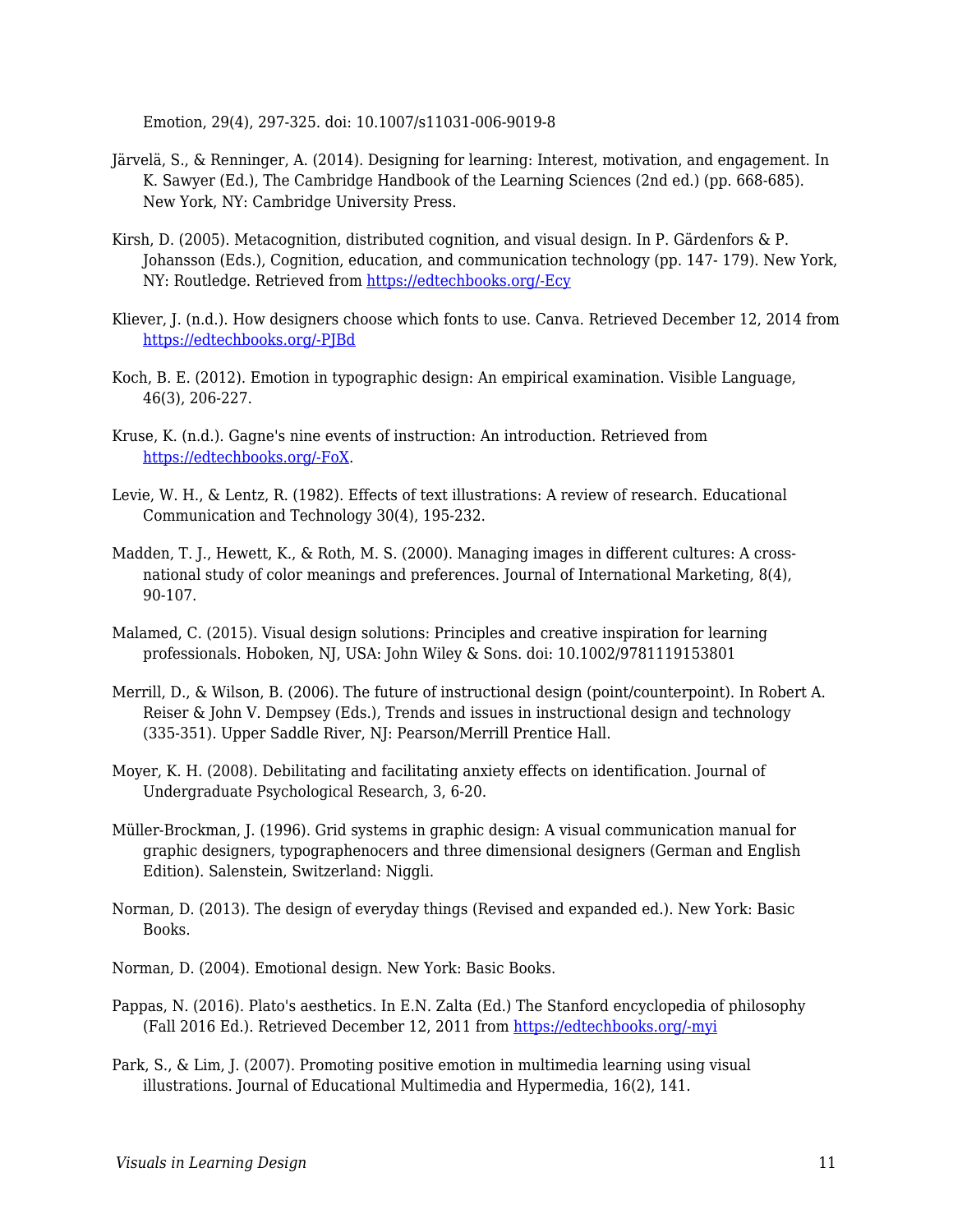- Parrish, P. (2005). Embracing the aesthetics of instructional design. Educational Technology, 45 (2), 16-25.
- Parrish, P. (2009). Aesthetic principles for instructional design. Educational Technology Research and Development, 57(4), 511-528.
- Pekrun, R. (2006). The control-value theory of achievement emotions: Assumptions, corollaries, and implications for educational research and practice. Educational Psychology Review 18, 315-341.
- Poole, A. (2012, March). Which are more legible: Serif or sans serif typefaces? [Blog post]. Retrieved from [https://edtechbooks.org/-IZp](http://alexpoole.info/blog/which-are-more-legible-serif-or-sans-serif-typefaces/)
- Robinson, K. [The RSA]. (2010, October 14). RSA Animate: Changing educational paradigms. [Video file]. Retrieved from [https://edtechbooks.org/-bvT](https://www.youtube.com/watch?v=zDZFcDGpL4U)
- Um, E., Plass, J. L., Hayward, E. O., & Homer, B. D. (2012). Emotional design in multimedia learning. Journal of Educational Psychology 104(2), 485-498.